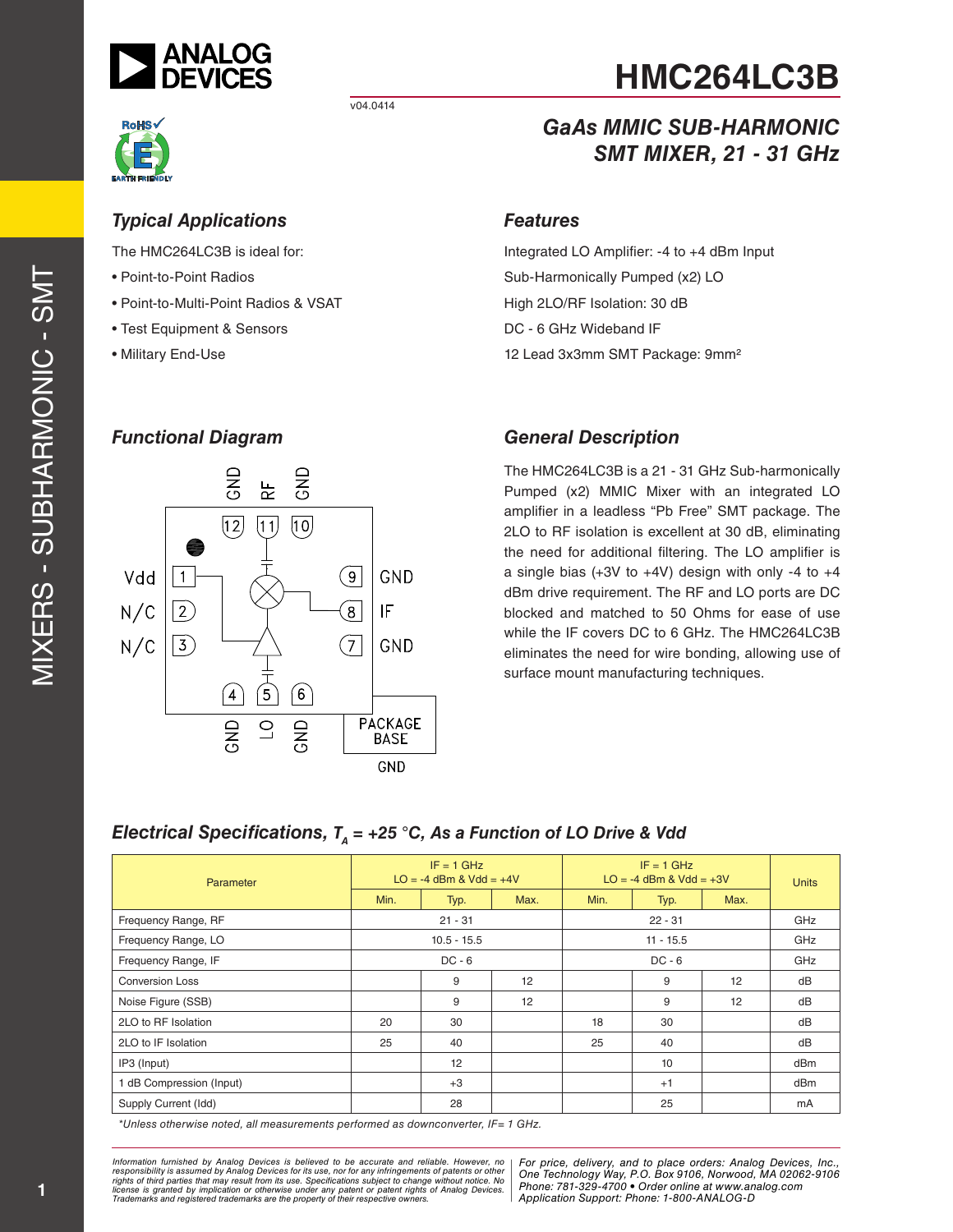

#### v04.0414



*Conversion Gain vs. Temperature @ LO = -4 dBm, Vdd= +4V*



*Conversion Gain vs. LO Drive @ Vdd = +4V*









*Conversion Gain vs. LO Drive @ Vdd = +3V*

*Conversion Gain vs.*



*Isolation @ LO = -4 dBm, Vdd = +4V Isolation @ LO = -4 dBm, Vdd = +3V*



ormation furnished by Analog Devices is believed to be accurate and reliable. However, no | For price, delivery, and to place orders: Analog Devices, Inc.,<br>popsibility is assumed by Analog Devices for its use, not for any *pressult from its use. Specifications subject to change without notice. No*<br>ation or otherwise under any patent or patent rights of Analog Devices Phone: 781-329-4700 • Order online at ww *e* the property of their respective owners. **Application Support: Phone: 1-8** *Information furnished by Analog Devices is believed to be accurate and reliable. However, no*  responsibility is assumed by Analog Devices for its use, nor for any infringements of patents or other<br>rights of third parties that may result from its use. Specifications subject to change without notice. No<br>license is gr

*Phone: 781-329-4700 • Order online at www.analog.com Application Support: Phone: 1-800-ANALOG-D*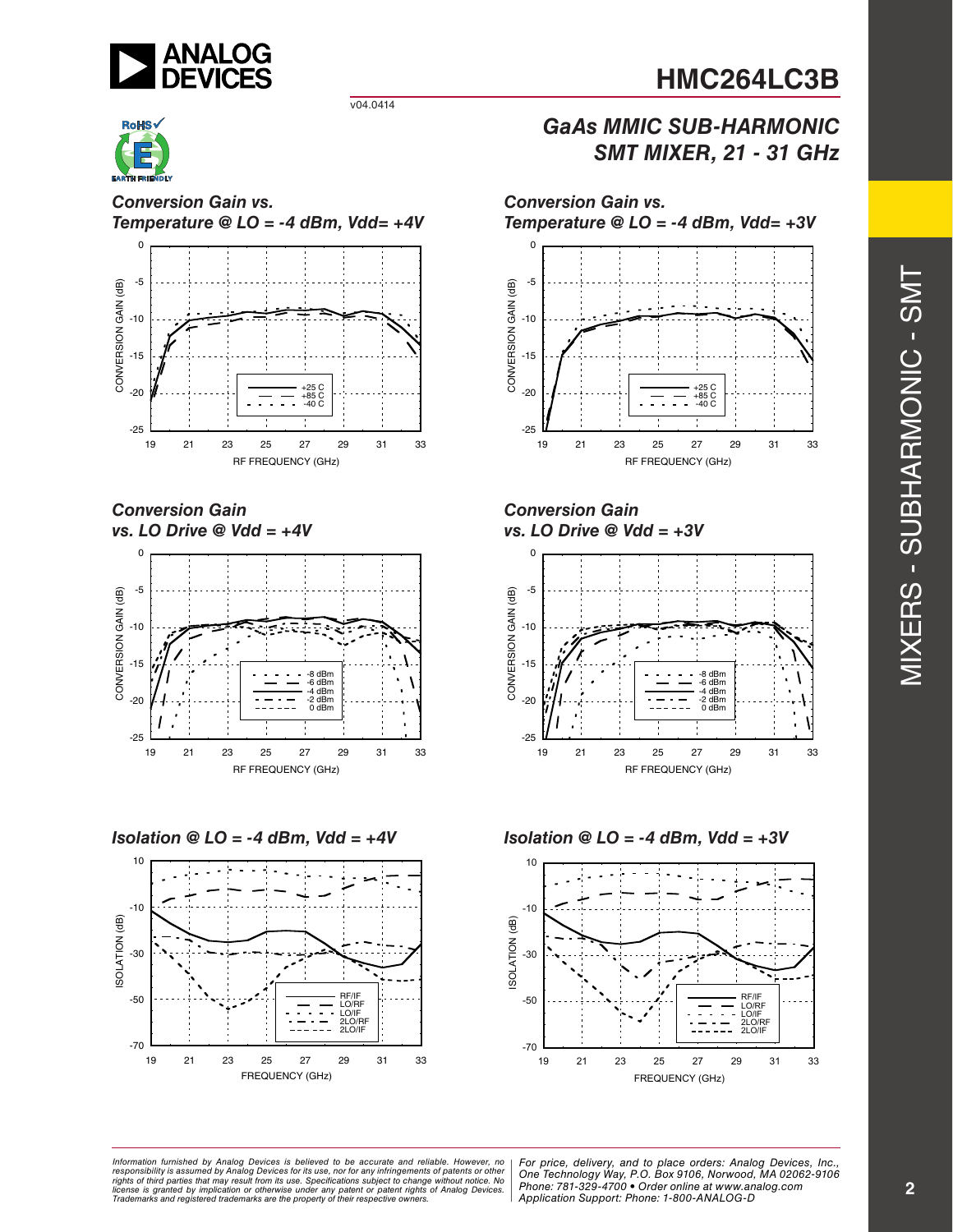

#### *GaAs MMIC SUB-HARMONIC SMT MIXER, 21 - 31 GHz*



*Input IP3 vs. LO Drive @ Vdd = +4V \* Input IP3 vs. LO Drive @ Vdd = +3V \**

v04.0414





*Input P1dB vs. Temperature @ LO = -4 dBm, Vdd = +4V*



*\* Two-tone input power = -10 dBm each tone, 1 MHz spacing.*

ormation furnished by Analog Devices is believed to be accurate and reliable. However, no | For price, delivery, and to place orders: Analog Devices, Inc.,<br>popsibility is assumed by Analog Devices for its use, not for any *pressult from its use. Specifications subject to change without notice. No*<br>ation or otherwise under any patent or patent rights of Analog Devices Phone: 781-329-4700 • Order online at ww *e* the property of their respective owners. **Application Support: Phone: 1-8** *Information furnished by Analog Devices is believed to be accurate and reliable. However, no*  responsibility is assumed by Analog Devices for its use, nor for any infringements of patents or other<br>rights of third parties that may result from its use. Specifications subject to change without notice. No<br>license is gr



*Input IP2 vs. LO Drive @ Vdd = +4V \* Input IP2 vs. LO Drive @ Vdd = +3V \**



*Input P1dB vs. Temperature @ LO = -4 dBm, Vdd = +3V*



*Phone: 781-329-4700 • Order online at www.analog.com Application Support: Phone: 1-800-ANALOG-D*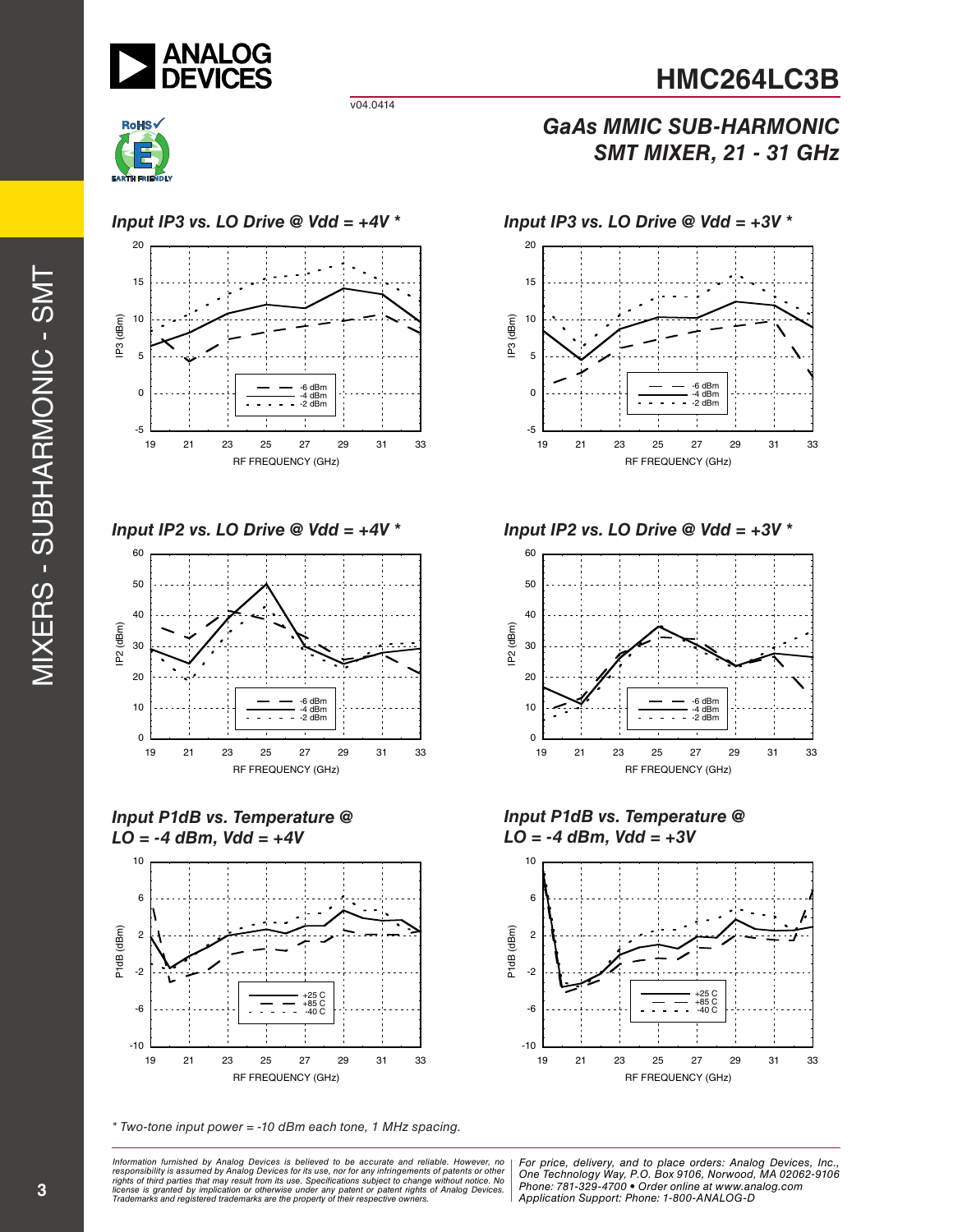

#### *GaAs MMIC SUB-HARMONIC SMT MIXER, 21 - 31 GHz*



*Upconverter Performance Conversion Gain @ LO = -4 dBm IF Bandwidth @ LO = -4 dBm*



v04.0414

*RF & LO Return Loss @ LO = -4 dBm IF Return Loss @ LO = -4 dBm*



#### *MxN Spurious Outputs @ LO = -4 dBm, Vdd = +4V*

|                                                                                                    | nLO |    |    |    |       |              |
|----------------------------------------------------------------------------------------------------|-----|----|----|----|-------|--------------|
| <b>mRF</b>                                                                                         | ±5  | ±4 | ±3 | ±2 | ±1    | $\mathbf{0}$ |
| $-2$                                                                                               | 30  |    |    |    |       |              |
| $-1$                                                                                               | 60  | 39 | 31 |    |       |              |
| $\mathbf{0}$                                                                                       |     |    | 17 | 14 | $-17$ |              |
|                                                                                                    |     |    |    | X  | 35    | 25           |
| 2                                                                                                  |     | 46 | 42 | 64 | 64    |              |
| 3                                                                                                  | 82  | 80 | 82 |    |       |              |
| $RF = 30$ GHz $@ -10$ dBm<br>$LO = 13.5$ GHz $@ -4$ dBm<br>All values in dBc below IF power level. |     |    |    |    |       |              |





ormation furnished by Analog Devices is believed to be accurate and reliable. However, no | For price, delivery, and to place orders: Analog Devices, Inc.,<br>popsibility is assumed by Analog Devices for its use, not for any *pressult from its use. Specifications subject to change without notice. No*<br>ation or otherwise under any patent or patent rights of Analog Devices Phone: 781-329-4700 • Order online at ww *e* the property of their respective owners. **Application Support: Phone: 1-8** *Information furnished by Analog Devices is believed to be accurate and reliable. However, no*  responsibility is assumed by Analog Devices for its use, nor for any infringements of patents or other<br>rights of third parties that may result from its use. Specifications subject to change without notice. No<br>license is gr

*Phone: 781-329-4700 • Order online at www.analog.com Application Support: Phone: 1-800-ANALOG-D*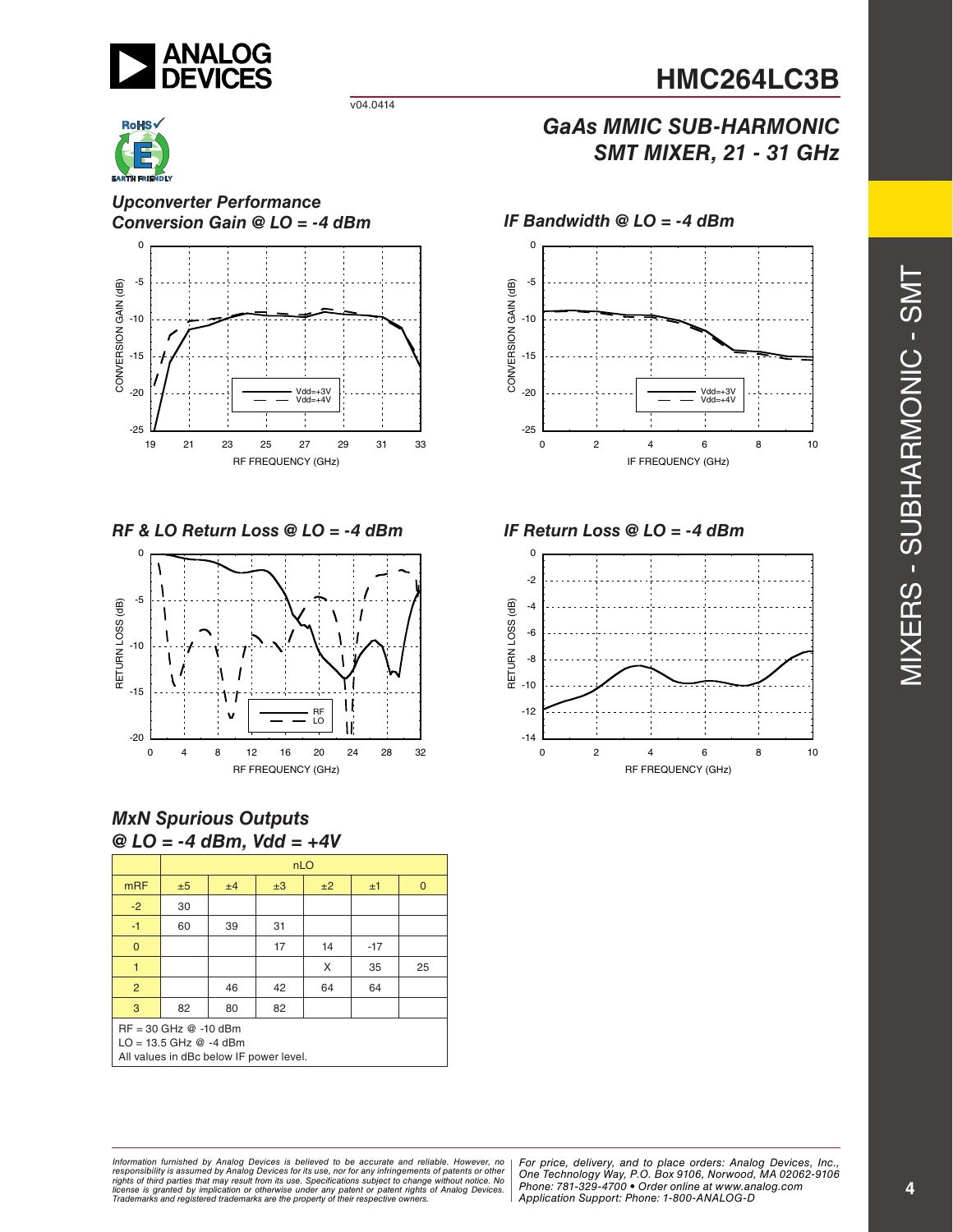

v04.0414



#### *Absolute Maximum Ratings*

| $RF / IF Input (Vdd = +5V)$                                                                  | $+13$ dBm                |
|----------------------------------------------------------------------------------------------|--------------------------|
| LO Drive (Vdd = $+5V$ )                                                                      | $+13$ dBm                |
| Vdd                                                                                          | 5.5V                     |
| <b>Channel Temperature</b>                                                                   | 175 °C                   |
| Continuous Pdiss (Ta = $85^{\circ}$ C)<br>(derate 2.52 mW/ $\degree$ C above 85 $\degree$ C) | 227 mW                   |
| <b>Thermal Resistance</b><br>(junction to ground paddle)                                     | 397 °C/W                 |
| <b>Storage Temperature</b>                                                                   | -65 to +150 $^{\circ}$ C |
| <b>Operating Temperature</b>                                                                 | -40 to +85 $^{\circ}$ C  |



#### *Outline Drawing*



6. PACKAGE WARP SHALL NOT EXCEED 0.05MM DATUM  $-$  C – 7. ALL GROUND LEADS AND GROUND PADDLE MUST BE SOLDERED TO PCB RF GROUND.

#### *Package Information*

| <b>Part Number</b> | Package Body Material | Lead Finish      | <b>MSL Rating</b>     | Package Marking <sup>[2]</sup> |
|--------------------|-----------------------|------------------|-----------------------|--------------------------------|
| HMC264LC3B         | Alumina, White        | Gold over Nickel | $MSL3$ <sup>[1]</sup> | H <sub>264</sub><br>XXXX       |
|                    |                       |                  |                       |                                |

[1] Max peak reflow temperature of 260 °C

[2] 4-Digit lot number XXXX

ormation furnished by Analog Devices is believed to be accurate and reliable. However, no | For price, delivery, and to place orders: Analog Devices, Inc.,<br>popsibility is assumed by Analog Devices for its use, not for any *pressult from its use. Specifications subject to change without notice. No*<br>ation or otherwise under any patent or patent rights of Analog Devices Phone: 781-329-4700 • Order online at ww *e* the property of their respective owners. **Application Support: Phone: 1-8** *Information furnished by Analog Devices is believed to be accurate and reliable. However, no*  responsibility is assumed by Analog Devices for its use, nor for any infringements of patents or other<br>rights of third parties that may result from its use. Specifications subject to change without notice. No<br>license is gr

*Phone: 781-329-4700 • Order online at www.analog.com Application Support: Phone: 1-800-ANALOG-D*

# **HMC264LC3B**

## *GaAs MMIC SUB-HARMONIC SMT MIXER, 21 - 31 GHz*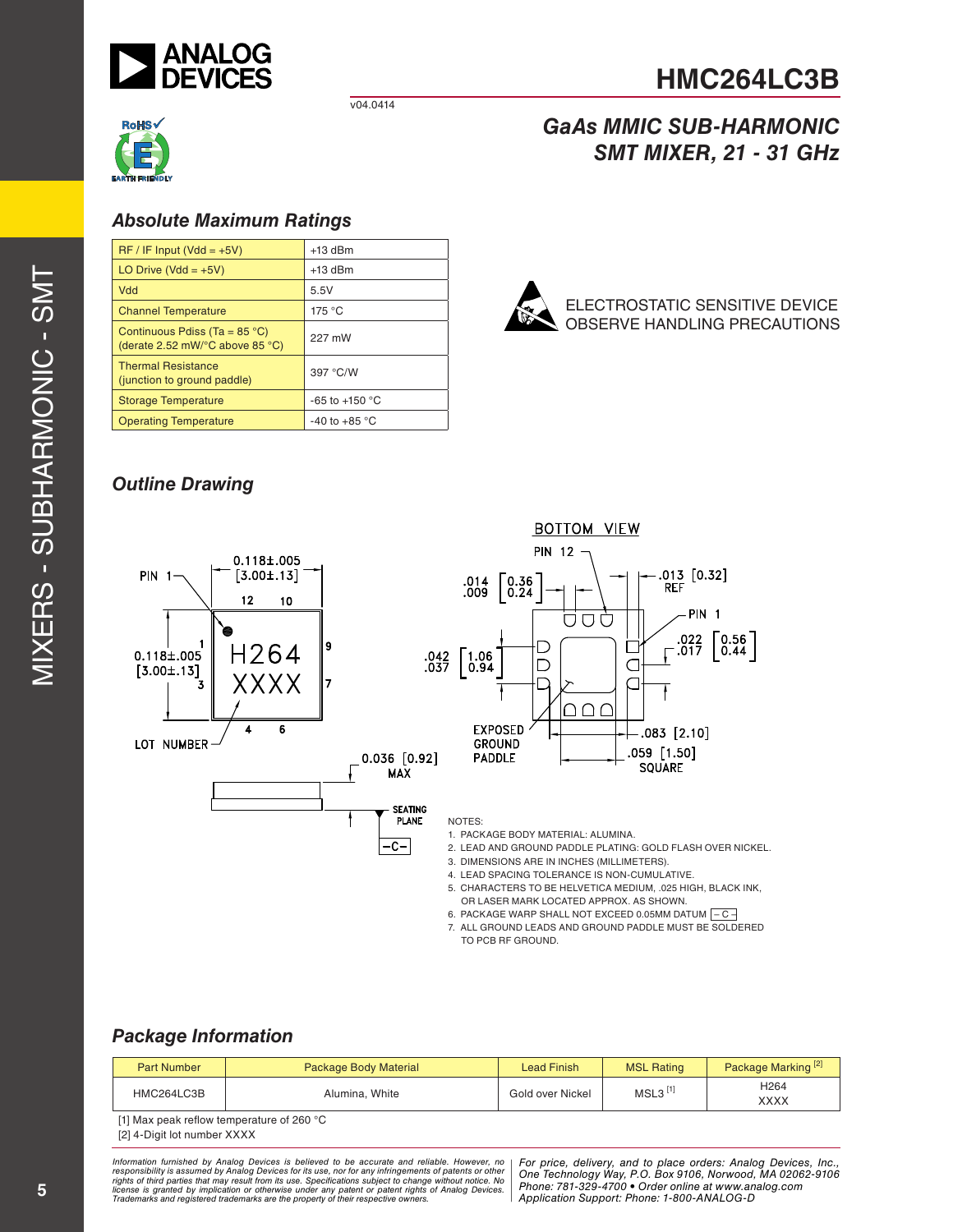

#### v04.0414



#### *GaAs MMIC SUB-HARMONIC SMT MIXER, 21 - 31 GHz*

#### *Pin Descriptions*

| <b>Pin Number</b>     | <b>Function</b> | <b>Description</b>                                                                                                                                                                                                                                                         | Interface Schematic              |  |
|-----------------------|-----------------|----------------------------------------------------------------------------------------------------------------------------------------------------------------------------------------------------------------------------------------------------------------------------|----------------------------------|--|
|                       | Vdd             | Power supply for the LO Amplifier. External RF bypass capacitors<br>are required as close to the package as possible.                                                                                                                                                      |                                  |  |
| 2, 3                  | N/C             | No connection required. These pins may be connected to RF/DC<br>ground without affecting performance.                                                                                                                                                                      |                                  |  |
| 4, 6, 7,<br>9, 10, 12 | <b>GND</b>      | Package bottom must also be connected to RF/DC ground.                                                                                                                                                                                                                     | O GND                            |  |
| 5                     | LO              | LO Port. This pin is AC coupled and matched to<br>50 Ohms from 10.5 - 15.5 GHz.                                                                                                                                                                                            | $LO \odot \rightarrow \vdash$    |  |
| 8                     | IF              | IF Port. This pin is DC coupled and should be DC blocked exter-<br>nally using a series capacitor whose value has been chosen to pass<br>the necessary IF frequency range. Any applied DC voltage to this<br>pin will result in die non-function and possible die failure. | IF $\circ$ —                     |  |
| 11                    | <b>RF</b>       | RF Port. This pin is AC coupled and matched to<br>50 Ohms from 21 - 31 GHz.                                                                                                                                                                                                | $RF$ $\rightarrow$ $\rightarrow$ |  |

*Formation iurnished by Analog Devices is believed to be accurate and reliable. However, no Hor price, delivery, and to place orders: Analog Devices, In<br>roonsibility is assumed by Analog Devices for its use, nor for any pressult from its use. Specifications subject to change without notice. No*<br>ation or otherwise under any patent or patent rights of Analog Devices Phone: 781-329-4700 • Order online at ww *e* the property of their respective owners. **Application Support: Phone: 1-8** Information furnished by Analog Devices is believed to be accurate and reliable. However, no<br>responsibility is assumed by Analog Devices for its use, nor for any infringements of patents or other<br>rights of third parties th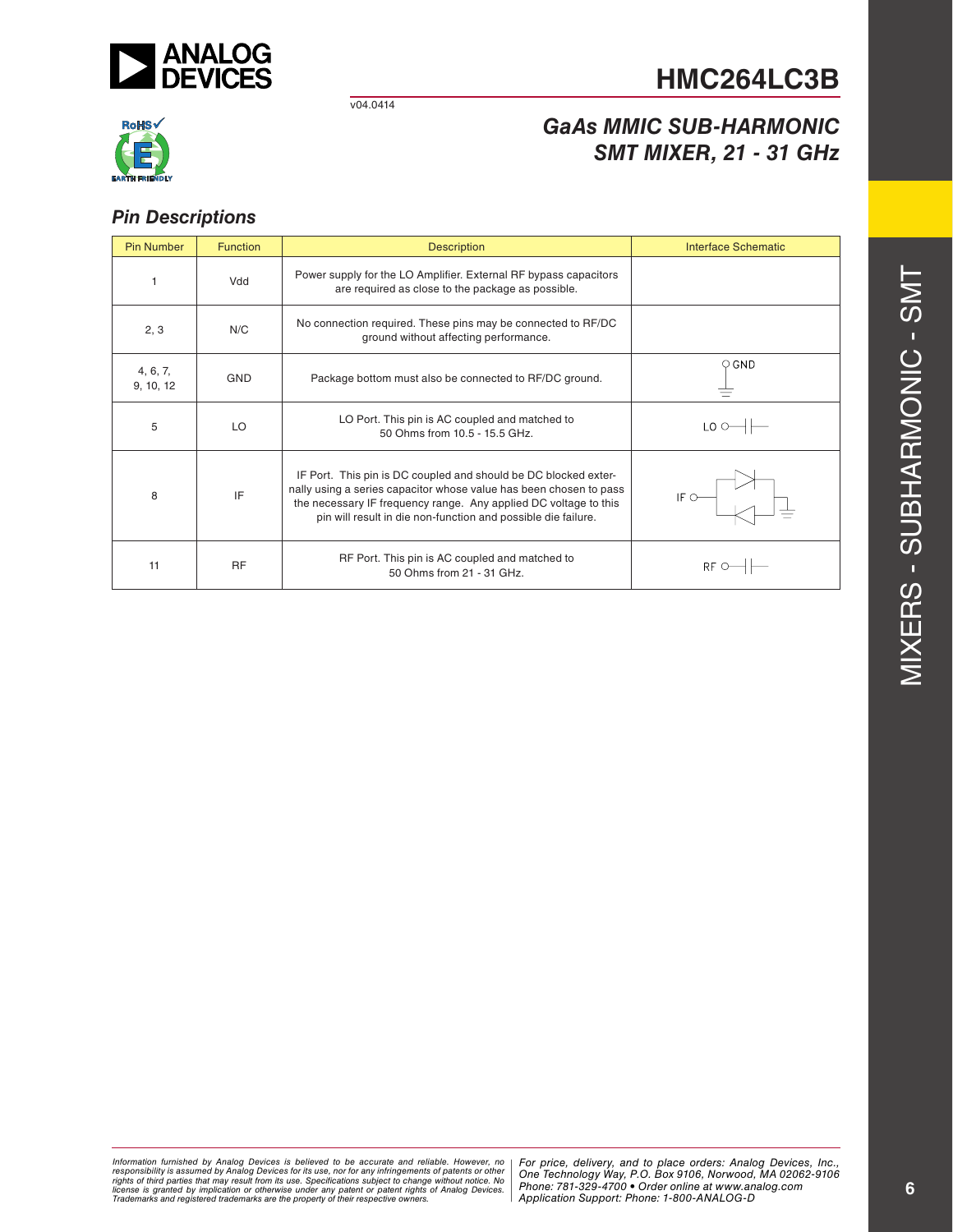

v04.0414



### *GaAs MMIC SUB-HARMONIC SMT MIXER, 21 - 31 GHz*



#### *List of Materials for Evaluation PCB 108779 [1]*

| <b>Item</b>        | <b>Description</b>             |
|--------------------|--------------------------------|
| $J1 - J3$          | <b>PCB Mount SMA Connector</b> |
| J4. J5             | DC Pin                         |
| C <sub>1</sub>     | 100 pF Capacitor, 0402 Pkg.    |
| C <sub>2</sub>     | 1000 pF Capacitor, 0603 Pkg    |
| C <sub>3</sub>     | 2.2 µF Capacitor, Tantalum     |
| U1                 | HMC264LC3B Mixer               |
| PCB <sub>[2]</sub> | 108777 Evaluation PCB          |

[1] Reference this number when ordering complete evaluation PCB

[2] Circuit Board Material: Rogers 4350

The circuit board used in this application should use RF circuit design techniques. Signal lines should have 50 Ohm impedance while the package ground leads and exposed paddle should be connected directly to the ground plane similar to that shown. A sufficient number of via holes should be used to connect the top and bottom ground planes. The evaluation board should be mounted to an appro priate heat sink. The evaluation circuit board shown is available from Hittite upon request.